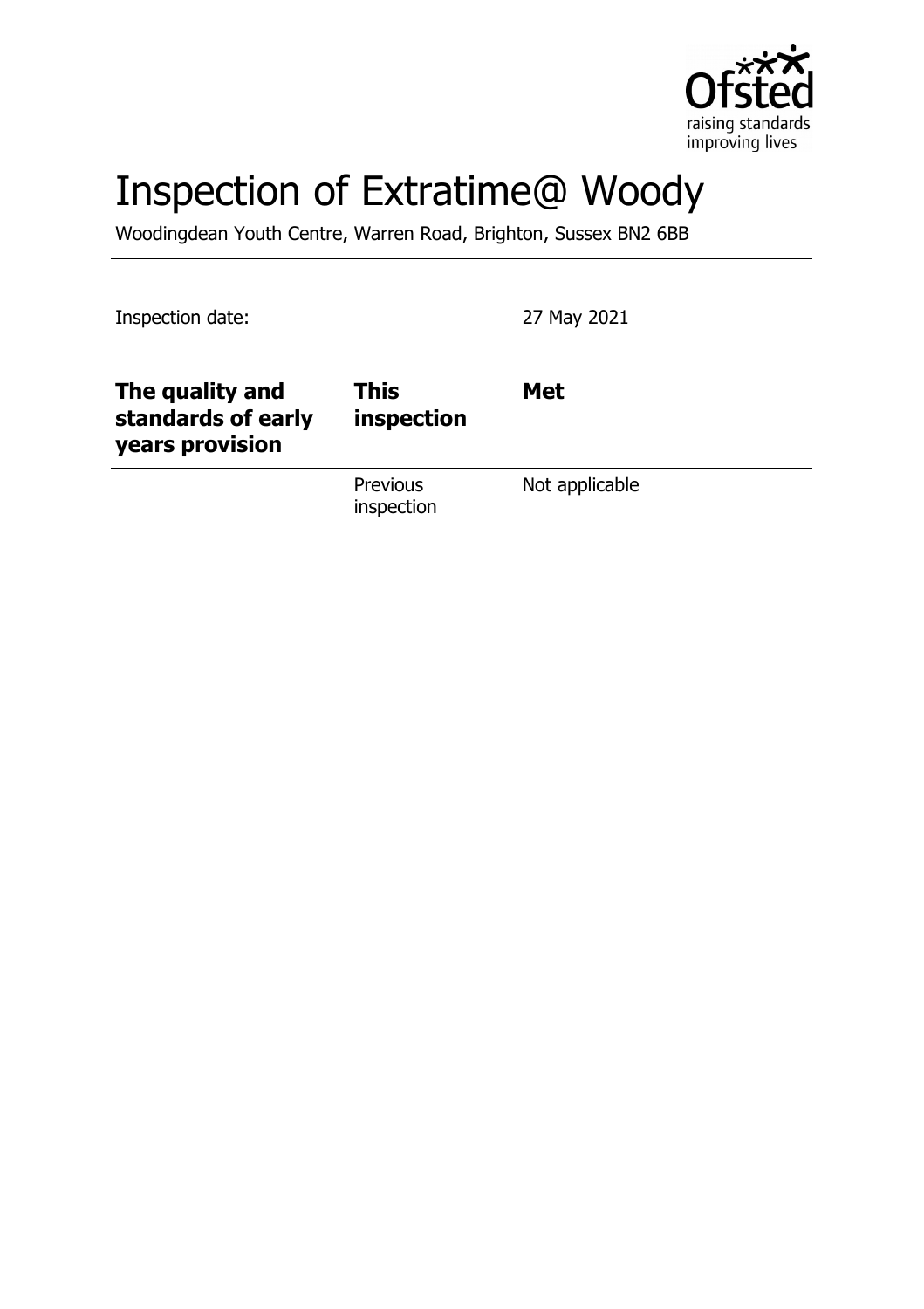

# **What is it like to attend this early years setting?**

#### **This provision meets requirements**

The setting offers high-quality care for children with special educational needs and/ or disabilities (SEND). Children are very happy and settled, and they enjoy their time at the setting. Staff know children exceptionally well. They skilfully plan and support children's interests and level of ability with a range of activities. For example, children enjoy exploring a box of small building toys, joining pieces together and attempting to use them to make sounds.

Staff have high expectations of children and use a range of ideas to achieve these. They use their knowledge of what children can already do, building on this in appropriate ways for each individual child. For example, staff provide children with a range of balls of different sizes and textures to encourage them to join in with new activities.

There are opportunities for children to create, play and relax. They move freely between indoors and outdoors. Staff encourage children to come together for circle time, saying 'hello' and waving to each other as they hear their name. Staff provide a very inclusive setting. Children respond well to the good role modelling of staff. Children are given the opportunity to make independent choices from a range of developmentally appropriate resources.

## **What does the early years setting do well and what does it need to do better?**

- Partnerships with parents are extremely strong. Staff ensure parents are continually updated about their children's care through daily conversations and communication sheets. They offer consistent support and guidance to parents. As a result, parents are very complimentary about the setting and the staff, describing them as 'invaluable' and 'amazing' at what they do.
- $\blacksquare$  All children who attend have a high level of need. Many of the children have limited communication skills. However, staff make use of a range of tools and methods to support children's communication and ensure their voice is heard. This includes using a visual timetable that helps children to be aware of and engage with the routine of the setting.
- Staff confidently adapt their interactions to meet children's different levels of personal development. They speak clearly to children and offer simple choices. Staff encourage children to build their vocabulary through listening to music, singing songs and reading stories. This helps children to become confident communicators to the best of their ability.
- $\blacksquare$  Partnership with other professionals is excellent. Managers work closely with several local charities and organisations as well as the local authority to ensure the best possible outcomes and experiences for all children. They continue to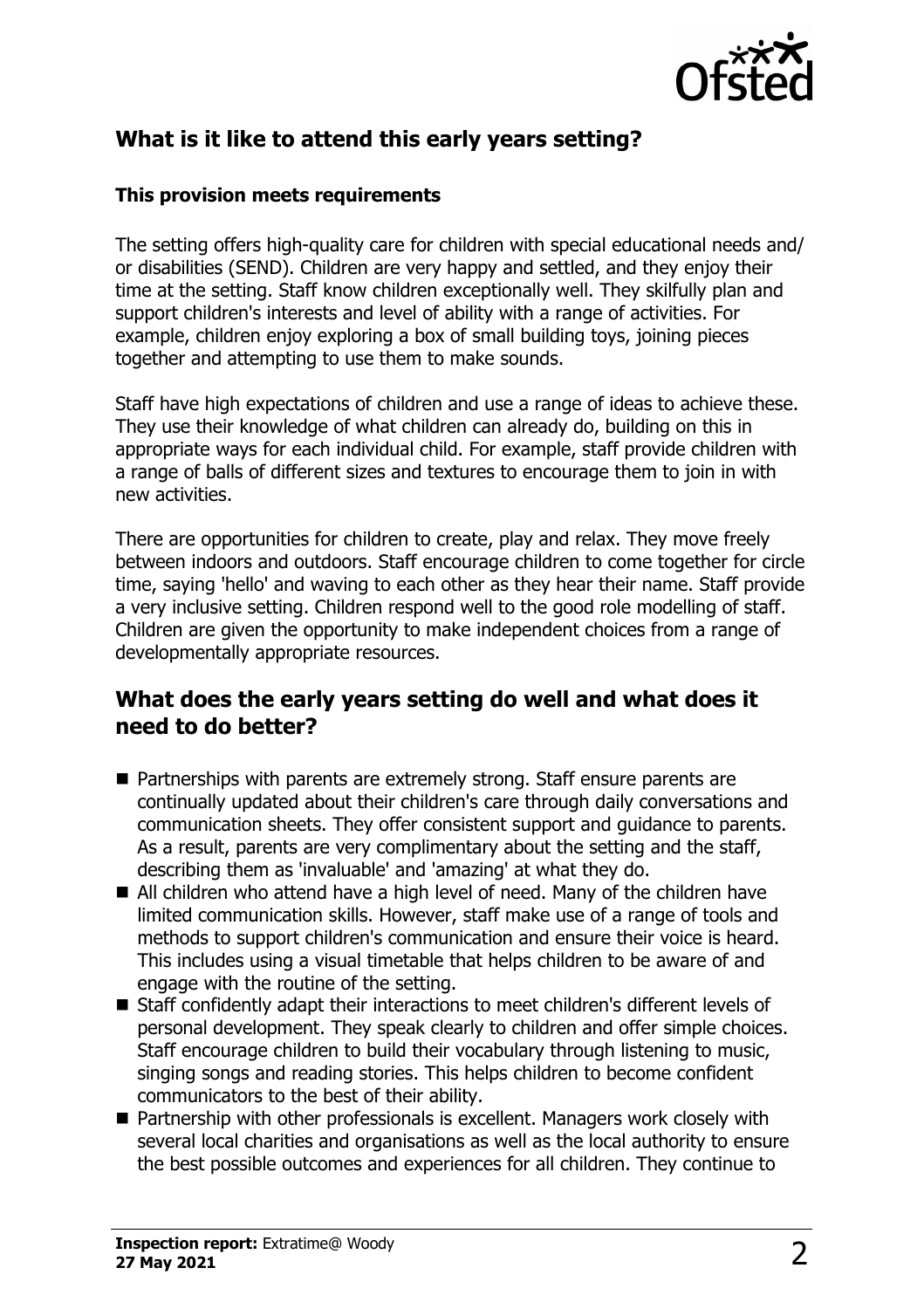

develop innovative ways to work with other agencies to support families. For example, they offer a range of online sessions including animal workshops and online music therapy.

- $\blacksquare$  The management team places strong emphasis on the well-being and professional development of staff. Managers provide counselling and mentoring. There are daily meetings and regular supervision sessions to discuss staff's workload and the children they care for. Staff take part in a well-thought-out training plan to extend their knowledge and practice. For example, staff have recently undertaken Makaton training to enhance their skills to be able to sign with children.
- Staff deployment is exceptionally well thought out and effective. Staff ensure children are closely supervised wherever they choose to play, making sure children are safe and secure. Staff know the necessary steps to take to ensure children's safety, for instance, undertaking daily checks of all indoor and outdoor areas to minimise any potential hazards. Staff are incredibly sensitive when meeting children's personal care needs. They talk to children before to prepare them, explain what care they are giving, and let the children know when it is finished.
- $\blacksquare$  Managers and staff are committed to providing high-quality care. The views of staff, parents and children are taken into consideration. These help to identify effective targets and drive ongoing improvements to benefit the children who attend.

# **Safeguarding**

The arrangements for safeguarding are effective.

Managers ensure staff have a good understanding of their role to safeguard children from harm. Staff have good knowledge of the signs of abuse and the action to take if they have concerns. They are also aware of the increased risk of harm for children with SEND. Staff receive regular up-to-date safeguarding training to ensure their knowledge is current. The venue lead knows the appropriate agencies to take any concerns to and has good knowledge of wider safeguarding issues. There are robust recruitment and induction procedures in place to ensure staff's suitability to work with children.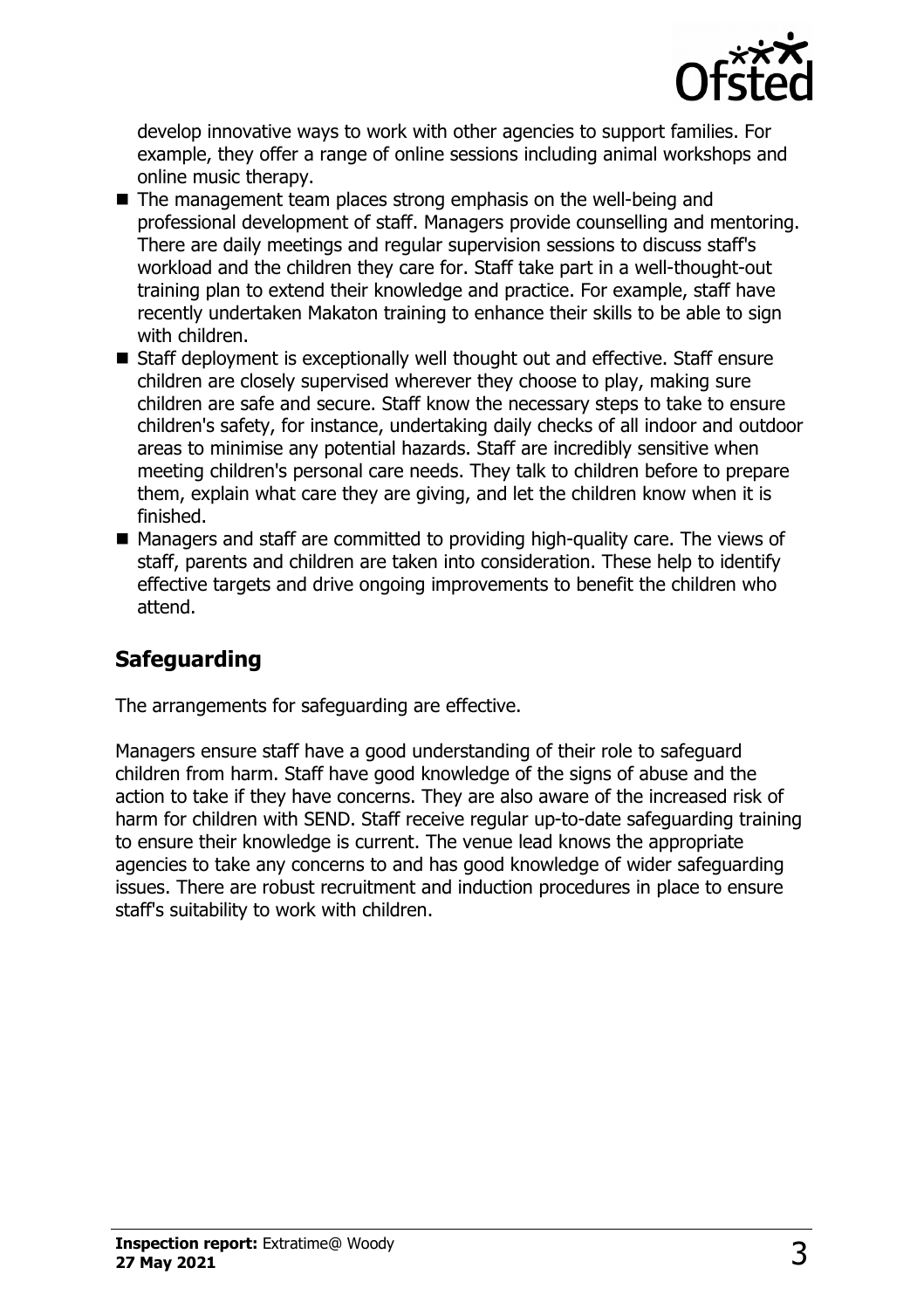

| <b>Setting details</b>                         |                                                                                      |  |
|------------------------------------------------|--------------------------------------------------------------------------------------|--|
| Unique reference number                        | 2509880                                                                              |  |
| <b>Local authority</b>                         | <b>Brighton and Hove</b>                                                             |  |
| <b>Inspection number</b>                       | 10194471                                                                             |  |
| <b>Type of provision</b>                       | Childcare on non-domestic premises                                                   |  |
| <b>Registers</b>                               | Early Years Register, Compulsory Childcare<br>Register, Voluntary Childcare Register |  |
| Day care type                                  | Out-of-school day care                                                               |  |
| Age range of children at time of<br>inspection | 7 to 14                                                                              |  |
| <b>Total number of places</b>                  | 6                                                                                    |  |
| Number of children on roll                     | 13                                                                                   |  |
| Name of registered person                      | Extratime                                                                            |  |
| Registered person unique<br>reference number   | RP524306                                                                             |  |
| <b>Telephone number</b>                        | 012730420580                                                                         |  |
| Date of previous inspection                    | Not applicable                                                                       |  |

## **Information about this early years setting**

Extratime@ Woody registered in 2018. It operates from Woodingdean Youth Centre in Brighton and Hove. The club operates Monday to Friday from 3.15pm to 5.30pm, during school term times. There are six members of staff. Of these, one holds a childcare qualification at level 2.

# **Information about this inspection**

#### **Inspector**

Kerry Bentley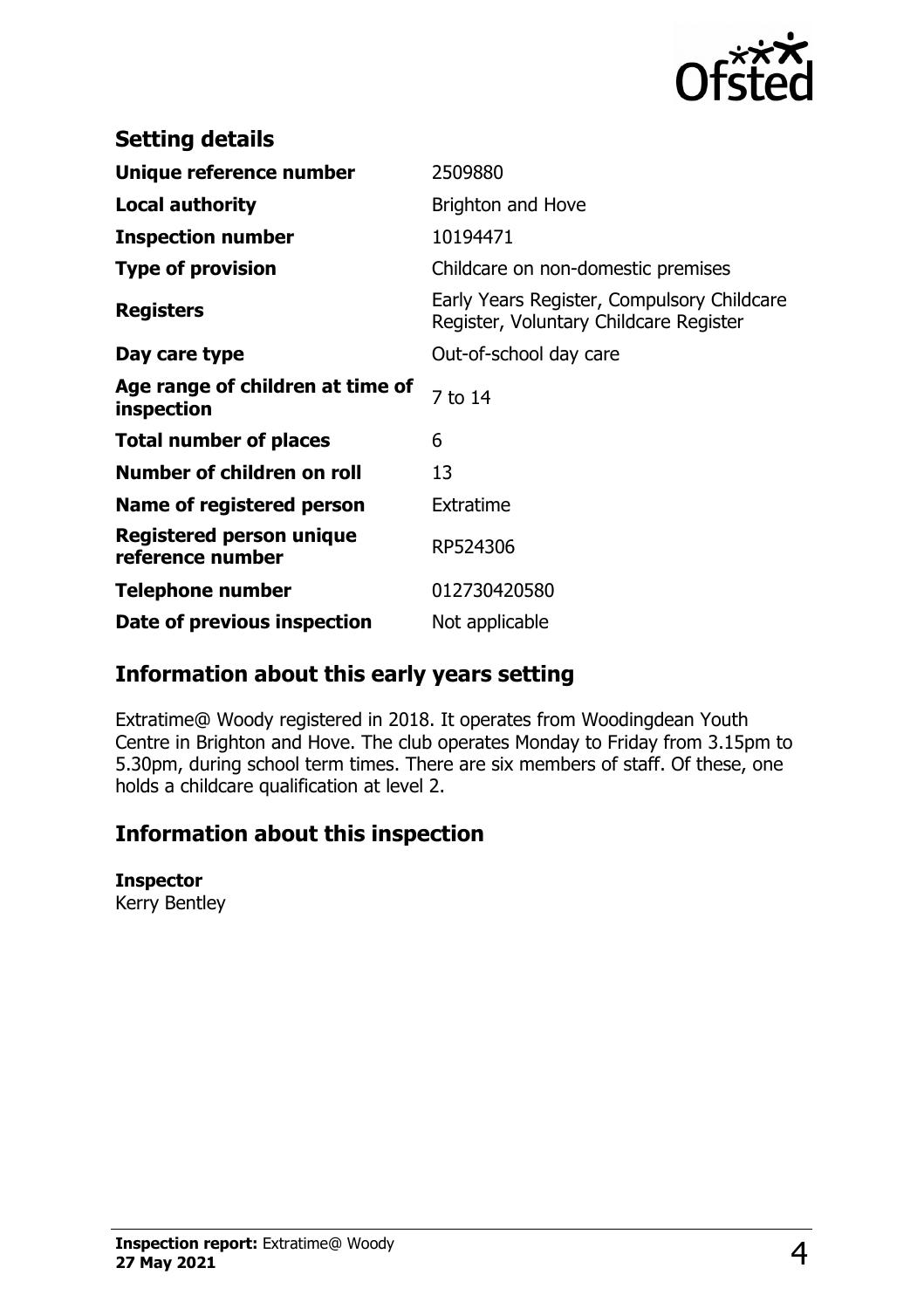

#### **Inspection activities**

- $\blacksquare$  This was the first routine inspection the provider received since the COVID-19 (coronavirus) pandemic began. The inspector discussed the impact of the pandemic with the provider and has taken that into account in their evaluation of the provider.
- $\blacksquare$  The inspector met with members of the leadership team, including the venue lead, and discussed how they lead and manage the setting.
- $\blacksquare$  The inspector observed children during indoor and outdoor activities to assess how effectively staff meet the needs of individual children.
- $\blacksquare$  Staff talked to the inspector about their experiences working at the setting and shared their understanding of how to safeguard children.
- $\blacksquare$  The inspector sampled a range of documentation, including safeguarding procedures, risk assessments and planning documents.

We carried out this inspection under sections 49 and 50 of the Childcare Act 2006 on the quality and standards of provision that is registered on the Early Years Register. The registered person must ensure that this provision complies with the statutory framework for children's learning, development and care, known as the early years foundation stage.

If you are not happy with the inspection or the report, you can [complain to Ofsted.](http://www.gov.uk/complain-ofsted-report)